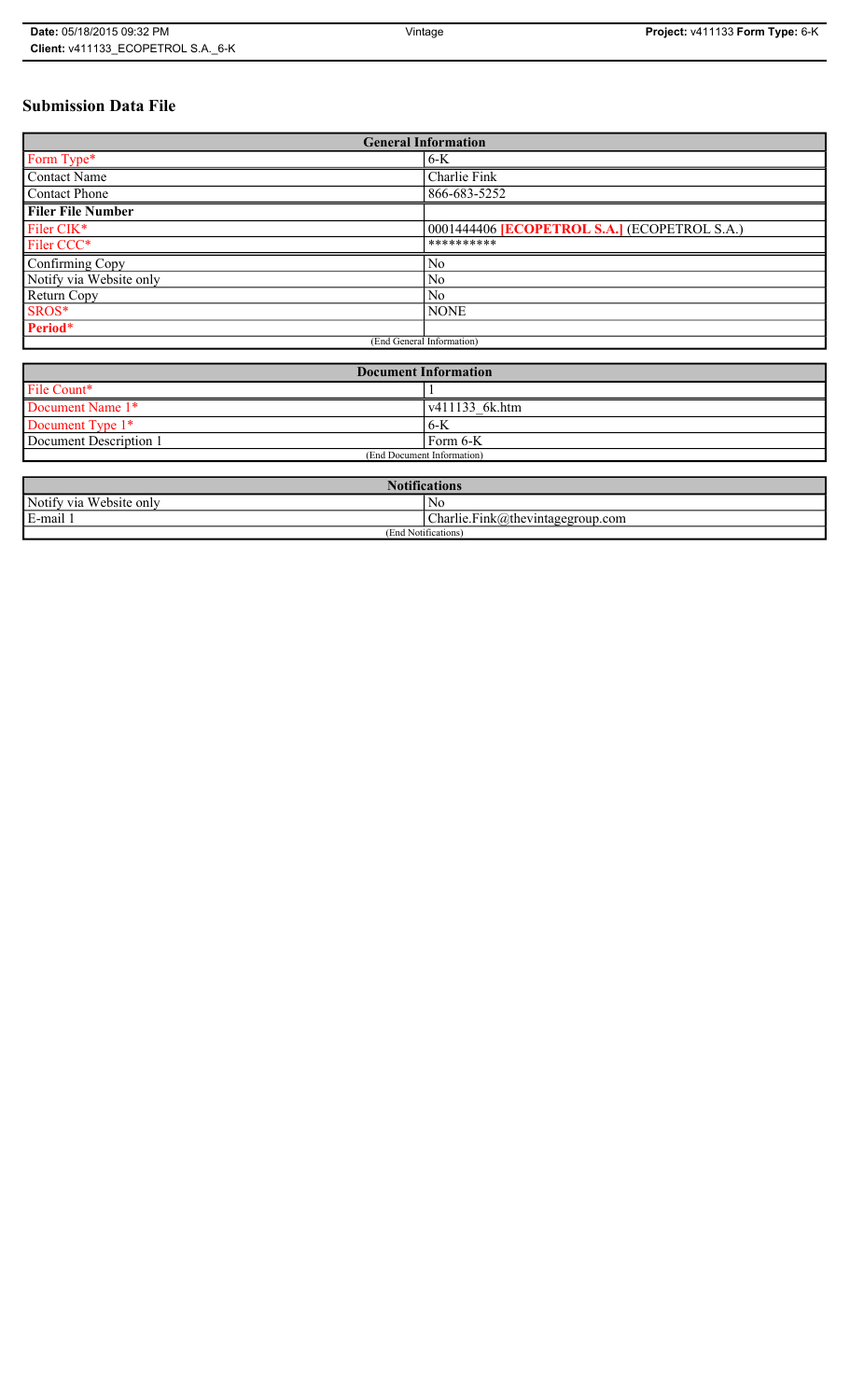#### **UNITED STATES SECURITIES AND EXCHANGE COMMISSION Washington, D.C. 20549**

#### **FORM 6-K**

#### **REPORT OF FOREIGN PRIVATE ISSUER PURSUANT TO RULE 13a-16 OR 15d-16 UNDER THE SECURITIES EXCHANGE ACT OF 1934**

For the month of May, 2015 Commission File Number 001-34175

ECOPETROL S.A.

(Exact name of registrant as specified in its charter)

N.A.

(Translation of registrant's name into English)

COLOMBIA

(Jurisdiction of incorporation or organization)

Carrera 13 No. 36 – 24

 (Address of principal executive offices) BOGOTA – COLOMBIA

Indicate by check mark whether the registrant files or will file annual reports under cover of Form 20-F or Form 40-F.

Form 20-F  $\boxtimes$  Form 40-F  $\Box$ 

Indicate by check mark if the registrant is submitting the Form 6-K in paper as permitted by Regulation S-T Rule 101(b)(1)

 $Yes \Box No \boxtimes$ 

Indicate by check mark if the registrant is submitting the Form 6-K in paper as permitted by Regulation S-T Rule 101(b)(7)

 $\mathbf{Y}\mathbf{es} \ \Box \ \mathbf{No} \ \overline{\mathbf{\mathbf{\boxtimes}}}$ 

Indicate by check mark whether the registrant by furnishing the information contained in this form is also thereby furnishing the information to the Commission pursuant to Rule 12g3-2(b) under the Securities Exchange Act of 1934.

 $Yes \Box No \boxtimes$ 

If "Yes" is marked, indicate below the file number assigned to the registrant in connection with Rule 12g3-2(b): 82-  $N/A$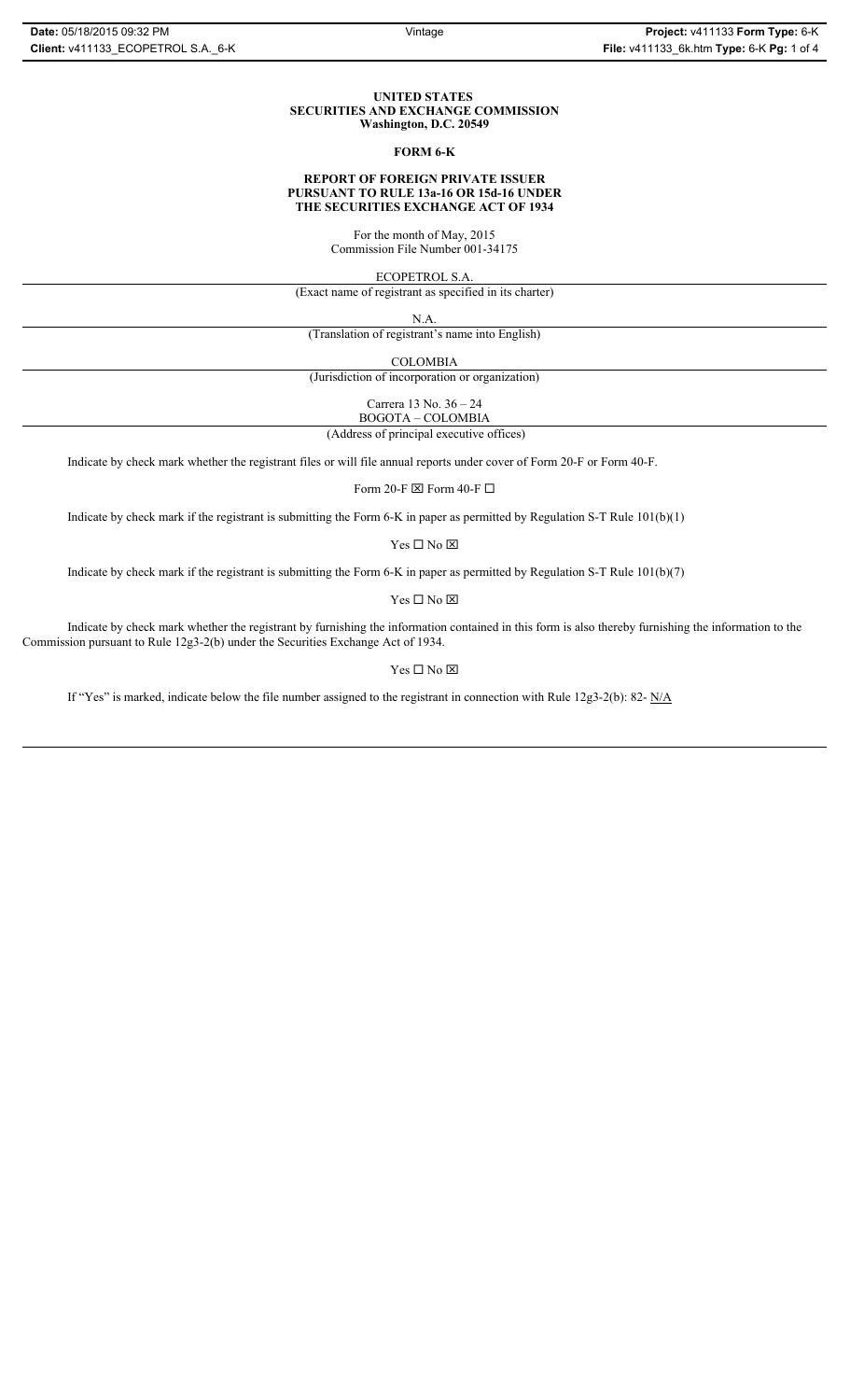---------------------------------------

#### **Ecopetrol Publishes Offering Notice Relating to the First Stage of the Equity Divestment Plan in Empresa de Energia de Bogota**

Ecopetrol S.A. (BVC: ECOPETROL; NYSE: EC; TSX: ECP) hereby announces that, on May 19, 2015, the offering notice relating to the first stage of Ecopetrol's equity divestment plan in Empresa de Energia de Bogota S.A. E.S.P. was published in Colombian newspapers of wide circulation, as required by the Regulation of the Placement. The offering is scheduled to begin on May 20, 2015 and to end on July 21, 2015.

As Ecopetrol has previously reported, this offering has been approved by the National Government through Decree 2305 of November 14, 2014 and is governed by Law 226 of 1995, which expounds on Article 60 of the Political Constitution concerning state-owned shareholdings.

The offering notice can be viewed on Ecopetrol's website at the following link: http://www.ecopetrol.com.co/wps/portal/web\_es/ecopetrolweb/investors/equity/Disposal-and-award-stock-Empresa-Energia-Bogota/

*This announcement is not an offer of securities for sale in the United States. Securities may not be offered or sold in the United States absent registration under the U.S. Securities Act of 1933, or an exemption from registration. No public offering of securities has been or will be made in the United States and, accordingly the securities will not be registered under the U.S. Securities Act of 1933. This announcement is being issued pursuant to Rule 135e of the U.S. Securities Act of 1933.*

#### **Bogota, May 19, 2015**

*Ecopetrol is the largest company in Colombia and is an integrated oil and gas company; it is among the top 40 oil companies in the world and among the top four oil companies in Latin America. Besides Colombia – where it generates over 60% of the national production – it has exploration and production activities in Brazil, Peru, the US (Gulf of Mexico) and Angola. Ecopetrol owns the largest refinery in Colombia, most of the pipeline and multi-product pipeline network in the country, and is significantly increasing its participation in bio-fuels.* 

*This release contains statements that may be considered forward looking statements within the meaning of Section 27A of the U.S. Securities Act of 1933 and Section 21E of the U.S. Securities Exchange Act of 1934. All forward-looking statements, whether made in this release or in future filings or press releases or orally, address matters that involve risks and uncertainties, including in respect of the Company's prospects for growth and its ongoing access to capital to fund the Company's business plan, among others. Consequently, changes in the following factors, among others, could cause actual results to differ materially from those included in the forward-looking statements: market prices of oil and gas, our exploration and production activities, market conditions, applicable regulations, the exchange rate, Ecopetrol's competitiveness and the performance of Colombia's economy and industry, to mention a few. We do not intend, and do not assume any obligation to update these forward-looking statements.*

1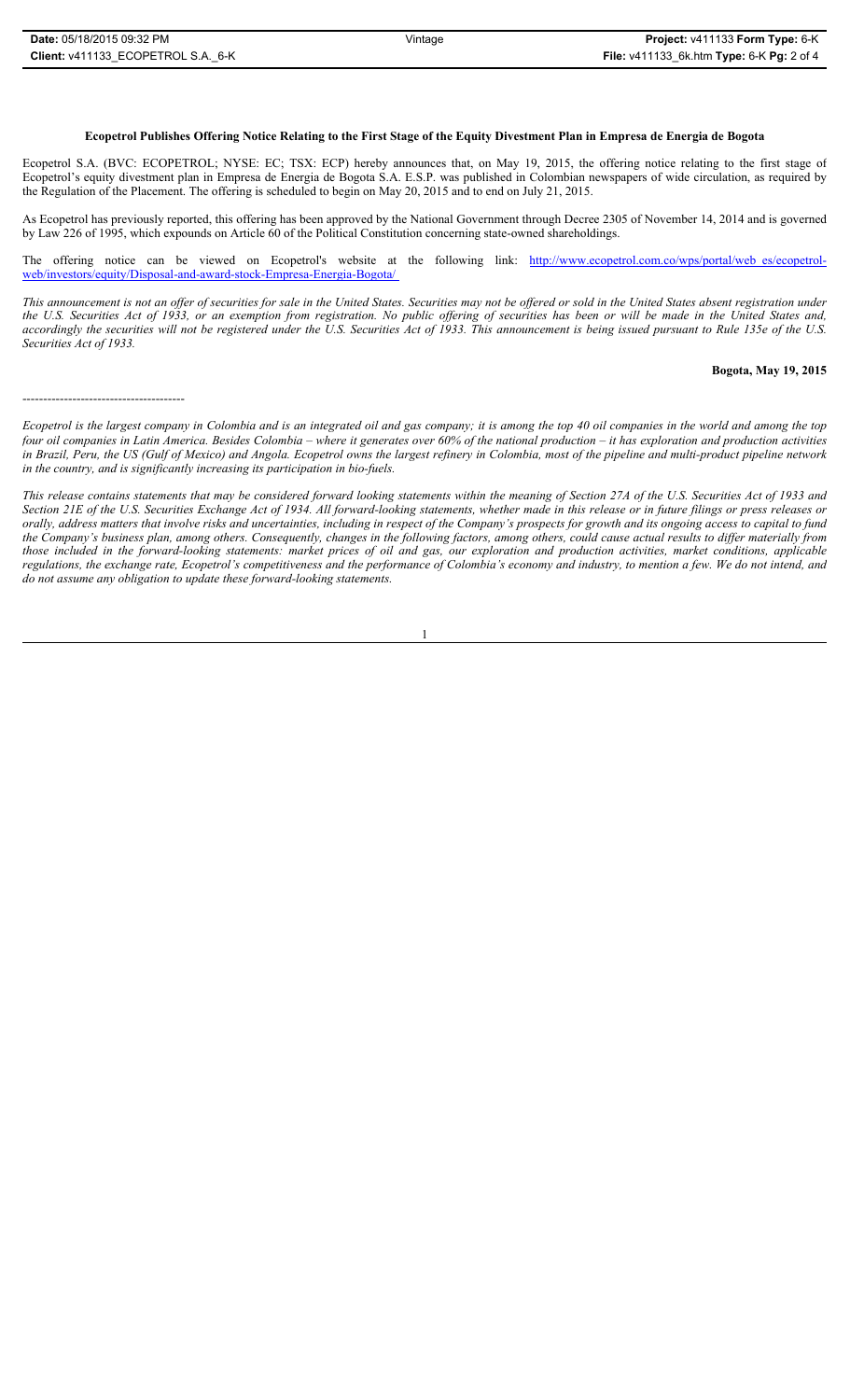## **For further information, please contact:**

**Head of Corporate Finance and Investor Relations (A)** María Catalina Escobar Phone: +571-234-5190 e-mail: investors@ecopetrol.com.co

### **Media Relations (Colombia)**

Jorge Mauricio Tellez Phone: + 571-234-4329 e-mail: mauricio.tellez@ecopetrol.com.co

2